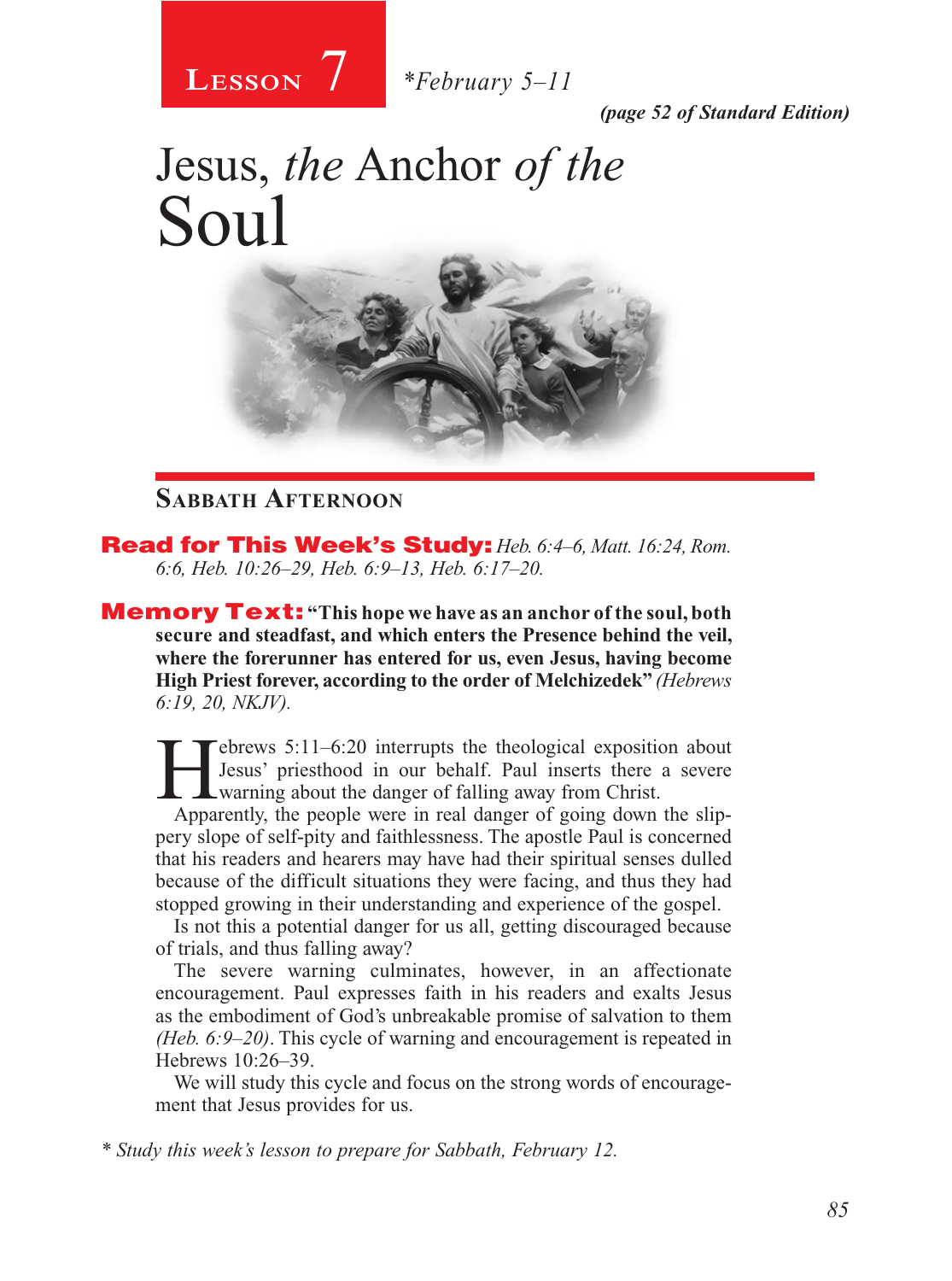## **Tasting the Goodness of the Word**

Read **Hebrews 6:4, 5. What were believers given in Christ while they were faithful to Him?**

To have been "enlightened" means to have experienced conversion *(Heb. 10:32)*. It refers to those who have turned from the "darkness" of the power of Satan to the "light" of God *(Acts 26:17, 18)*. It implies deliverance from sin *(Eph. 5:11)* and ignorance *(1 Thess. 5:4, 5)*. The verbal form here suggests that this enlightening is an act of God achieved through Jesus, "the brightness of His glory" *(Heb. 1:3, NKJV).* 

\_\_\_\_\_\_\_\_\_\_\_\_\_\_\_\_\_\_\_\_\_\_\_\_\_\_\_\_\_\_\_\_\_\_\_\_\_\_\_\_\_\_\_\_\_\_\_\_\_\_\_\_

\_\_\_\_\_\_\_\_\_\_\_\_\_\_\_\_\_\_\_\_\_\_\_\_\_\_\_\_\_\_\_\_\_\_\_\_\_\_\_\_\_\_\_\_\_\_\_\_\_\_\_\_

To "have tasted the heavenly gift" and "have become partakers of the Holy Spirit" *(NKJV)* are synonymous expressions. The "gift" of God may refer to His grace *(Rom. 5:15)* or to the Holy Spirit, through whom God imparts that grace *(Acts 2:38)*. Those who have "tasted" the Holy Spirit *(John 7:37–39, 1 Cor. 12:13)* have experienced the "grace" of God, which includes the power to fulfill His will *(Gal. 5:22, 23)*.

To taste "the goodness of the word of God" *(Heb. 6:5, ESV)* is to experience personally the truth of the gospel *(1 Pet. 2:2, 3)*. "The powers of the age to come" refers to the miracles God will perform for believers in the future: resurrection *(John 5:28, 29)*, transformation of our bodies, and eternal life. Believers, however, are beginning to "taste" them in the present. They have experienced a spiritual resurrection *(Col. 2:12, 13)*, a renewed mind *(Rom. 12:2)*, and eternal life in Christ *(John 5:24)*.

Paul probably has in mind the wilderness generation, who experienced the grace of God and His salvation. The wilderness generation was "enlightened" by the pillar of fire *(Neh. 9:12, 19; Ps. 105:39)*, enjoyed the heavenly gift of manna *(Exod. 16:15)*, experienced the Holy Spirit *(Neh. 9:20)*, tasted the "good word of God" *(Josh. 21:45)*, and "the powers of the age to come" in the "wonders and signs" performed in their deliverance from Egypt *(Acts 7:36).* Paul suggests, however, that just as the wilderness generation apostatized from God, despite those evidences *(Num. 14:1–35)*, the audience of Hebrews was in danger of doing the same, despite all the evidences of God's favor that they had enjoyed.

**What has been your own experience with the things that these verses in Hebrews have talked about? For instance, how have you experienced the enlightening that the text refers to?**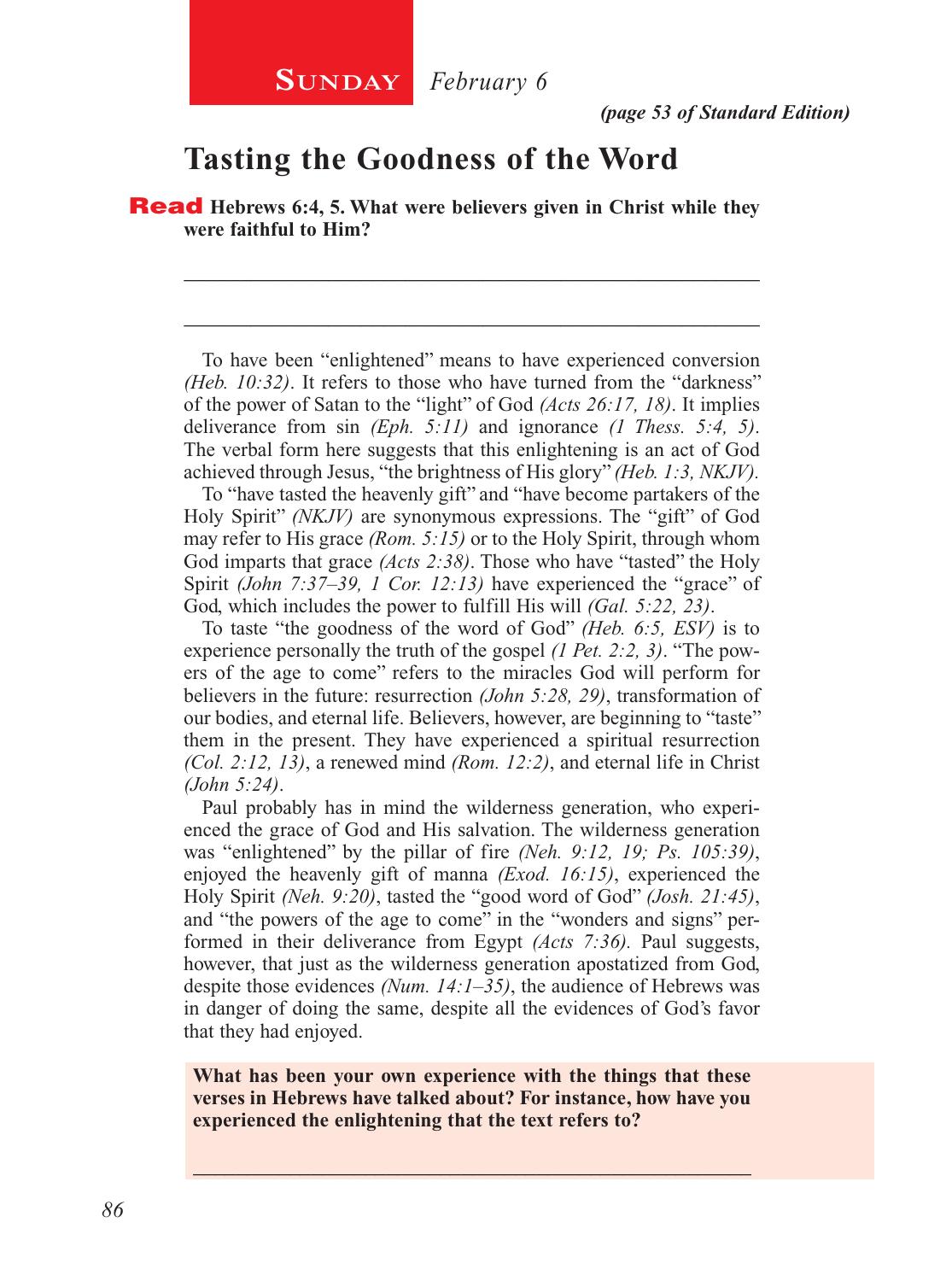**MONDAY** *February* 7

*(page 54 of Standard Edition)*

## **Impossible to Restore**

Compare **Hebrews 6:4–6, Matthew 16:24, Romans 6:6, Galatians 2:20, Galatians 5:24, and Galatians 6:14. What does this comparison suggest about what it means to crucify Christ?**

The original text in Greek emphasizes the word "impossible." It is impossible for God to restore those who have "fallen away" because "they are crucifying once again the Son of God" *(Heb. 6:6, ESV)*. Paul wants to stress that *there is no other way of salvation except through Christ (Acts 4:12)*. Salvation by any other means is as impossible as it is "for God to lie" *(Heb. 6:18)* or to please God "without faith" *(Heb. 11:6).*

\_\_\_\_\_\_\_\_\_\_\_\_\_\_\_\_\_\_\_\_\_\_\_\_\_\_\_\_\_\_\_\_\_\_\_\_\_\_\_\_\_\_\_\_\_\_\_\_\_\_\_\_

\_\_\_\_\_\_\_\_\_\_\_\_\_\_\_\_\_\_\_\_\_\_\_\_\_\_\_\_\_\_\_\_\_\_\_\_\_\_\_\_\_\_\_\_\_\_\_\_\_\_\_\_

To crucify again the Son of God is a figurative expression that seeks to describe something that happens in the personal relationship between Jesus and the believer.

When the religious leaders crucified Jesus, they did it because Jesus posed a threat to their supremacy and autonomy. Thus, they hoped to eliminate Jesus as a person and destroy a powerful and dangerous enemy. Similarly, the gospel challenges the sovereignty and selfdetermination of the individual at the most fundamental level. The essence of Christian life is to take up the cross and deny oneself *(Matt. 16:24)*. This means to crucify "the world" *(Gal. 6:14)*, the "old man" *(Rom. 6:6)*, and "the flesh with its passions and desires" *(Gal. 5:24, ESV).* The purpose of the Christian life is that we undergo a kind of death. Unless we experience this death to self, we cannot receive the new life God wants to give us *(Rom. 6:1–11)*.

The struggle between Jesus and self is a struggle to the death *(Rom. 8:7, 8; Gal. 5:17)*. It is a difficult battle that is not won at once. This passage does not refer to the person who sometimes fails in the battle against the "old man" and the "flesh." This sin refers to the person who, after having experienced genuine salvation and what it implies *(Heb. 6:4, 5)*, decides that Jesus is a threat to the kind of life he or she wants to have and moves to kill their relationship with Him. That is, as long as the person does not fully choose to turn away from Christ, there is still the hope of salvation.

**What does it mean to die to "self," to take up the "cross"? What is the thing that you find most difficult to hand over to the dominion of Christ?**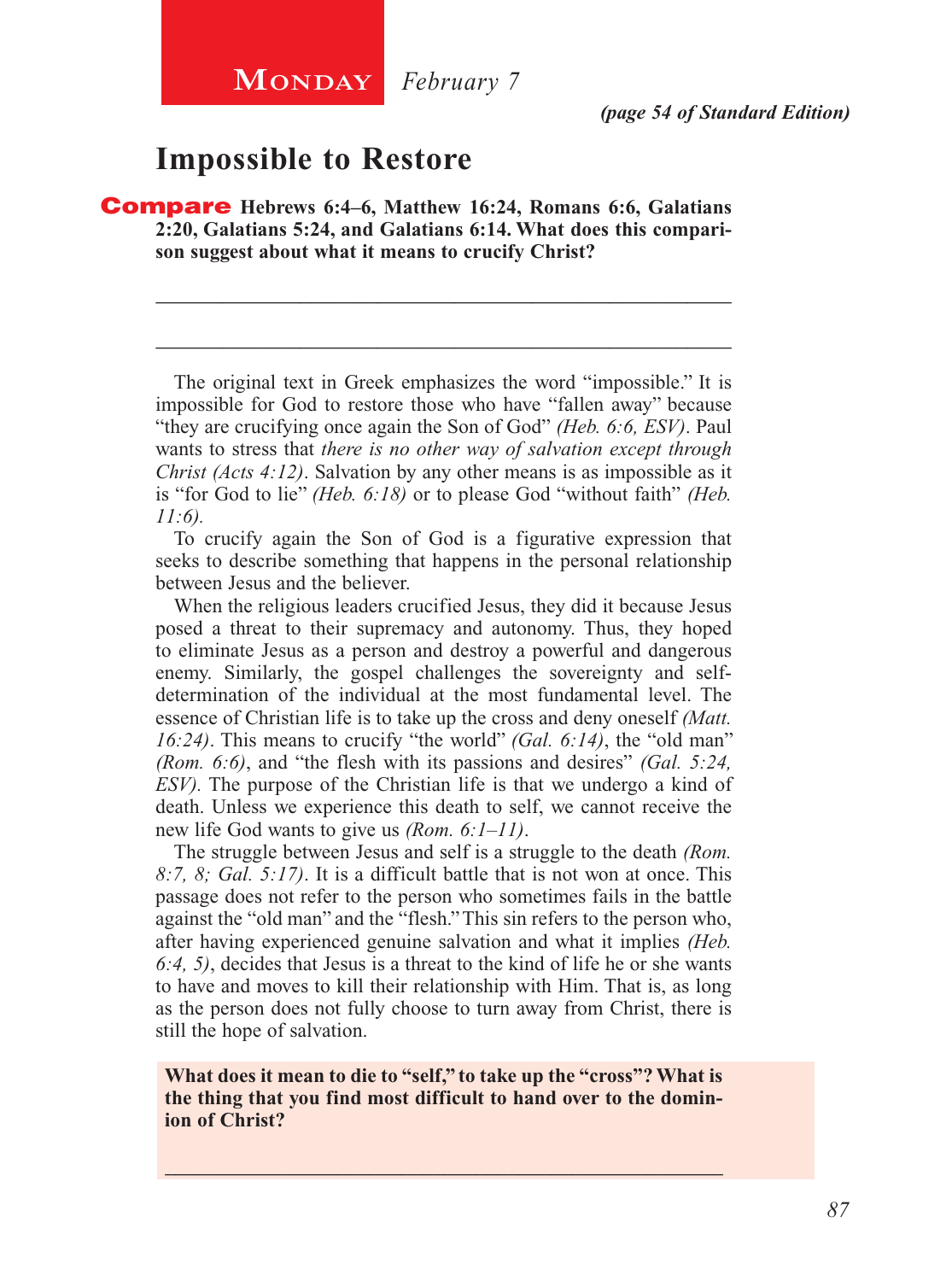## **No Sacrifice for Sins Left**

The warning of Hebrews 6:4–6 is very similar to the warning found in Hebrews 10:26–29. Paul explains that the rejection of Jesus' sacrifice will leave the readers without any means for the forgiveness of sin because there is no other means for that forgiveness besides Jesus *(Heb. 10:1–14).*

\_\_\_\_\_\_\_\_\_\_\_\_\_\_\_\_\_\_\_\_\_\_\_\_\_\_\_\_\_\_\_\_\_\_\_\_\_\_\_\_\_\_\_\_\_\_\_\_\_\_\_\_

\_\_\_\_\_\_\_\_\_\_\_\_\_\_\_\_\_\_\_\_\_\_\_\_\_\_\_\_\_\_\_\_\_\_\_\_\_\_\_\_\_\_\_\_\_\_\_\_\_\_\_\_

\_\_\_\_\_\_\_\_\_\_\_\_\_\_\_\_\_\_\_\_\_\_\_\_\_\_\_\_\_\_\_\_\_\_\_\_\_\_\_\_\_\_\_\_\_\_\_\_\_\_\_\_

#### Read **Hebrews 10:26–29. In what three ways does the author describe the sin for which there is no forgiveness?**

The author does not say that there is no atonement for any sin committed after receiving the knowledge of truth. God has appointed Jesus as our Advocate *(1 John 2:1)*. Through Him we have forgiveness of sins *(1 John 1:9)*. The sin for which there is no sacrifice or atonement is described as trampling underfoot the Son of God, profaning the blood of the Covenant, and outraging the Holy Spirit *(Heb. 10:29)*. Let's review the meaning of these expressions.

The expression "trampled the Son of God underfoot" *(Heb. 10:29, NKJV*) describes the rejection of Jesus' rule. The title "Son of God" reminded the audience that God has installed Jesus at His right hand and promised to make His enemies "a footstool" for His feet *(Heb. 1:13; see also Heb. 1:5–12, 14, ESV)*. The trampling of Jesus underfoot implies that the apostate has treated Jesus as an enemy. In the context of the argument of the epistle *(Heb. 1:13)*, it could be implied that, as far as the life of the apostate is concerned, Jesus has been taken off the throne (which is occupied now by the apostate himself) and set as the footstool instead. This is what Lucifer wanted to do in heaven *(Isa. 14:12–14)* and what the "lawless one" would attempt to do in the future *(2 Thess. 2:3, 4, NRSV)*.

The expression "has profaned the blood of the covenant" refers to the rejection of Jesus' sacrifice *(Heb. 9:15–22)*. It implies that the blood of Jesus is devoid of cleansing power.

The expression "insulted the Spirit of grace" is very powerful. The Greek term *enybrisas* ("insult, outrage") involves the manifestation of hubris, which refers to "insolence" or "arrogance." This term stands in stark contrast to the description of the Holy Spirit as "the Spirit of grace." It implies that the apostate has responded to God's offer of grace with an insult.

The apostate is in an untenable position. He rejects Jesus, His sacrifice, and the Holy Spirit.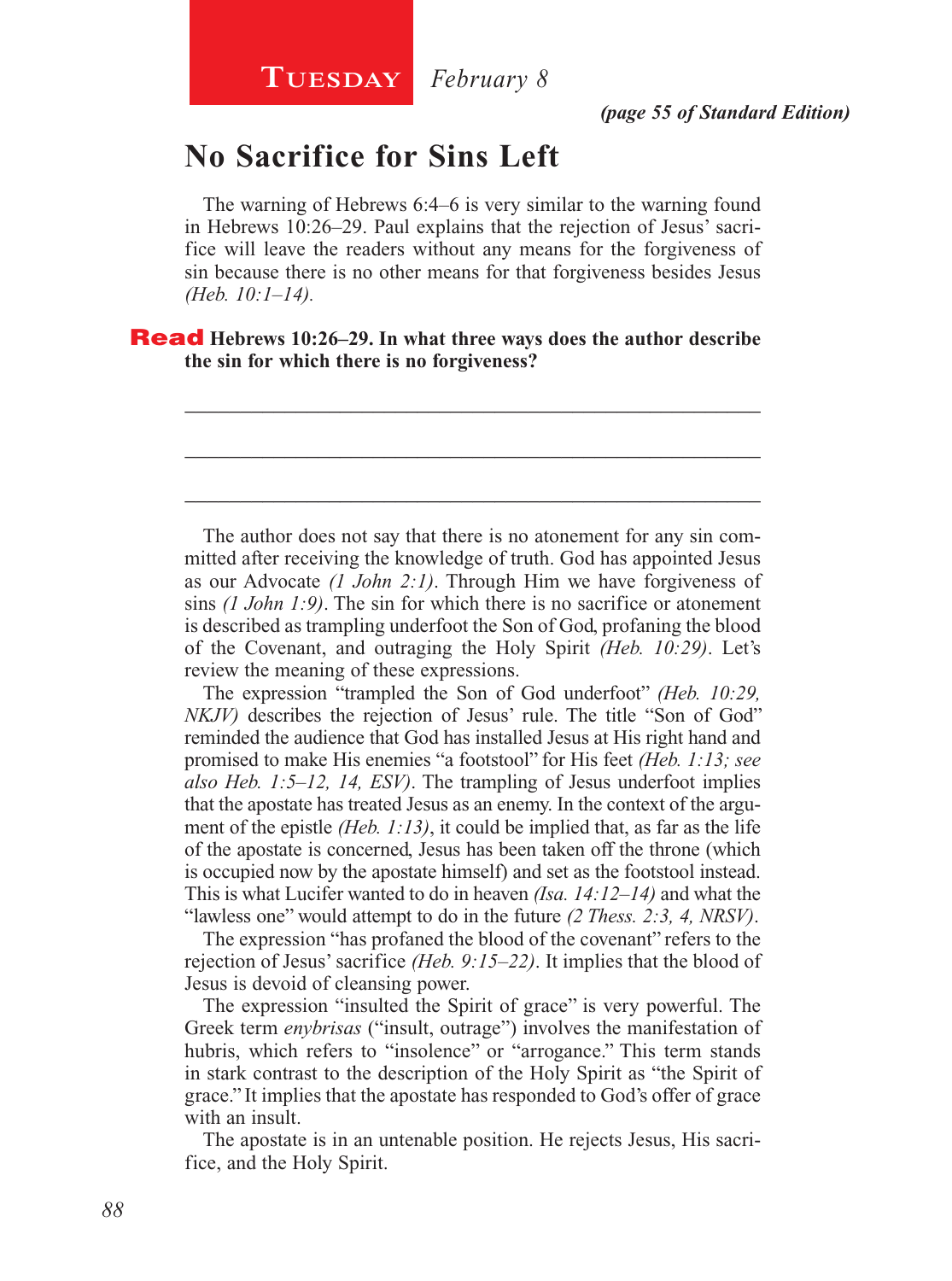*(page 56 of Standard Edition)*

## **Better Things**

After the strong and sincere warning of Hebrews 6:4–8, Paul expresses confidence that the readers have neither fallen away from the Son, nor will they in the future. He believes that his audience will receive the warning and produce the appropriate fruits. They are like the "earth," which is cultivated by God and produces the fruits He expects. These people will receive the blessing from God *(Heb. 6:7)*, which is "salvation" *(Heb. 6:9)*.

Read **Hebrews 6:9–12. List the good things that the audience has done and continues to do, and explain what they mean.**

Believers show their love toward God's "name," that is, toward God Himself, by their service to the saints. These were not isolated actions in the past, but sustained actions that have extended into the present. Exceptional acts do not reveal the true character of a person. The weightiest evidence of love toward God is not "religious" acts per say, but acts of love toward fellow human beings, especially those who are disadvantaged *(Matt. 10:42, Matt. 25:31–46)*. Thus, Paul exhorts believers not to "forget" to do good *(Heb. 13:2, 16)*.

\_\_\_\_\_\_\_\_\_\_\_\_\_\_\_\_\_\_\_\_\_\_\_\_\_\_\_\_\_\_\_\_\_\_\_\_\_\_\_\_\_\_\_\_\_\_\_\_\_\_\_\_

\_\_\_\_\_\_\_\_\_\_\_\_\_\_\_\_\_\_\_\_\_\_\_\_\_\_\_\_\_\_\_\_\_\_\_\_\_\_\_\_\_\_\_\_\_\_\_\_\_\_\_\_

Look at Hebrews 6:12. It warns against becoming "dull" or "sluggish" *(ESV)*, which characterizes those who fail to mature and who are in danger of falling away *(Heb. 5:11, Heb. 6:12)*. Hope is not kept alive by intellectual exercises of faith, but by faith expressed in acts of love *(Rom. 13:8–10)*.

Paul wants the readers to imitate those who through faith and patience inherit the promises. He already has presented the wilderness generation as a negative example of those who, through lack of faith and perseverance, failed to inherit what was promised. He then presents Abraham *(Heb. 6:13–15)* as an example of one who through "faith and patience" inherited the promises. The list of positive exemplars is lengthened with the people of faith in Hebrews 11, and it climaxes with Jesus in Hebrews 12 as the greatest example of faith and patience *(Heb. 12:1–4)*. In Revelation 14:12, faith, patience, and commandment keeping are characteristics of the saints in the last days.

**Sometimes we have to give words of warning to those people whom we love. What can we learn from the apostle regarding warning and encouraging others?**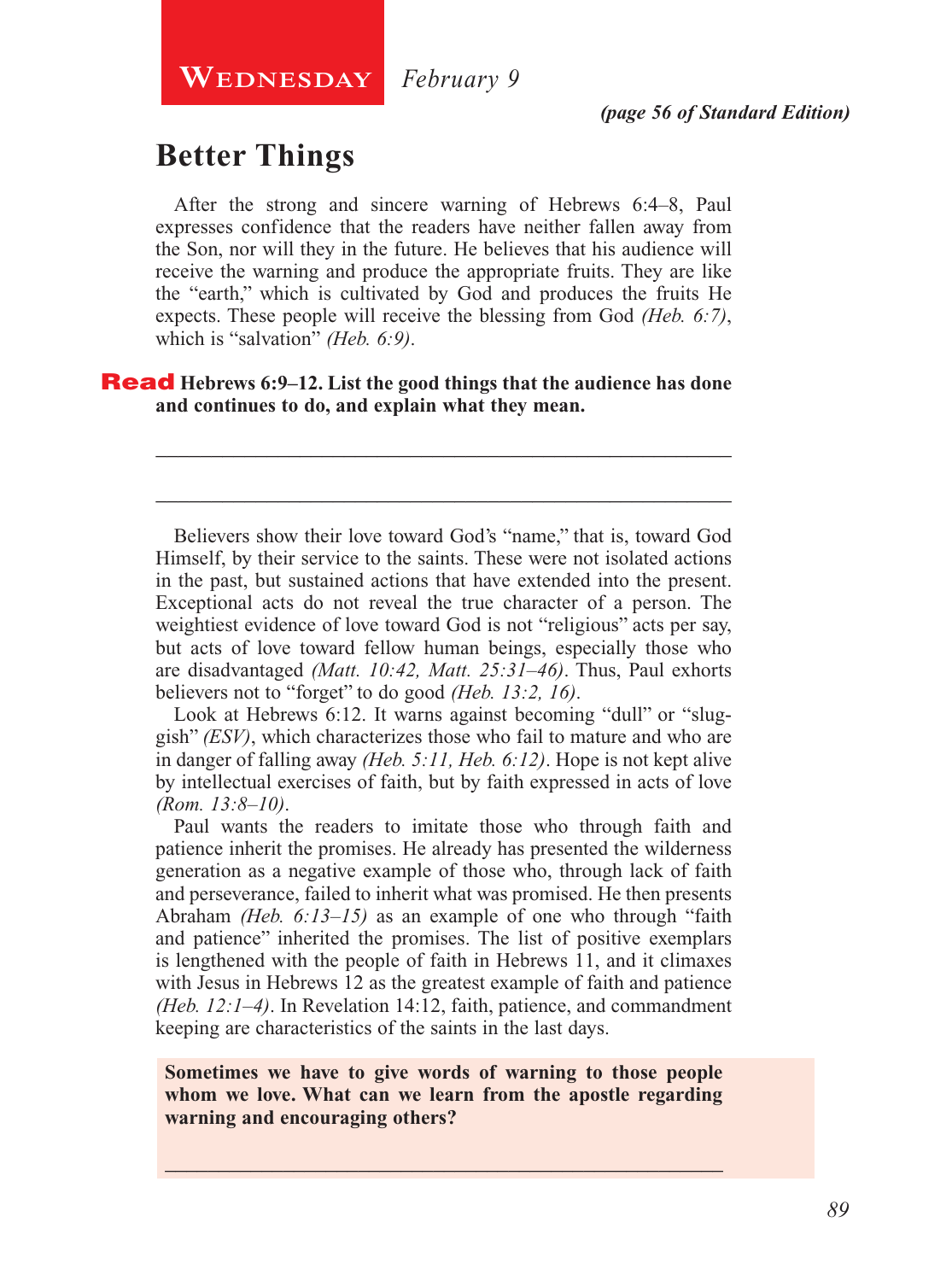## **Jesus, the Anchor of the Soul**

Paul culminates his warning against apostasy and encouragement toward love and faith with a beautiful, soaring exposition of assurance in Christ.

\_\_\_\_\_\_\_\_\_\_\_\_\_\_\_\_\_\_\_\_\_\_\_\_\_\_\_\_\_\_\_\_\_\_\_\_\_\_\_\_\_\_\_\_\_\_\_\_\_\_\_\_

\_\_\_\_\_\_\_\_\_\_\_\_\_\_\_\_\_\_\_\_\_\_\_\_\_\_\_\_\_\_\_\_\_\_\_\_\_\_\_\_\_\_\_\_\_\_\_\_\_\_\_\_

#### Read **Hebrews 6:17–20. How did God guarantee His promises to us?**

God guaranteed His promises for us in several ways. First, God guaranteed His promise with an oath *(Heb. 6:17).* According to Scripture, God's oaths to Abraham and David became the ultimate basis of confidence in God's permanent favor toward Israel. When Moses sought to secure God's forgiveness for Israel after the apostasy with the golden calf, he referred to God's oath to Abraham *(see Exod. 32:11–14, Gen. 22:16–18)*. The implied strength of his plea was that God's oath was irrevocable *(Rom. 9:4; Rom. 11:28, 29).*

Similarly, when the psalmist interceded before God for Israel, he claimed God's oath to David. God had said: " 'I will not violate my covenant or alter the word that went forth from my lips. Once for all I have sworn by my holiness; I will not lie to David. His offspring shall endure forever, his throne as long as the sun before me. Like the moon it shall be established forever, a faithful witness in the skies' " *(Ps. 89:34–37, ESV)*. According to the New Testament, both oaths were fulfilled in Jesus, the seed of Abraham, who ascended and was seated on the throne of David *(Gal. 3:13–16; Luke 1:31–33, 54, 55).*

Second, God has guaranteed His promises to us by the act of seating Jesus at His right hand. Jesus' ascension has the purpose of corroborating the promise made to the believers because Jesus ascended as a "*forerunner* on our behalf" *(Heb. 6:20, ESV)*. Thus, the Ascension reveals to us the certainty of God's salvation for us. God led Jesus to glory through the suffering of "death for everyone," so that He might bring "many children to glory" *(Heb. 2:9, 10, NRSV)*. Jesus' presence before the Father is the "anchor of the soul" *(Heb. 6:19)*, which has been fastened to the throne of God. The honor of God's rule has been waged on the fulfillment of His promise to us through Jesus. What more assurance do we need?

**What do you feel when you think about the fact that God has made an oath to you? Why should that thought alone help give you assurance of salvation, even when you feel unworthy?**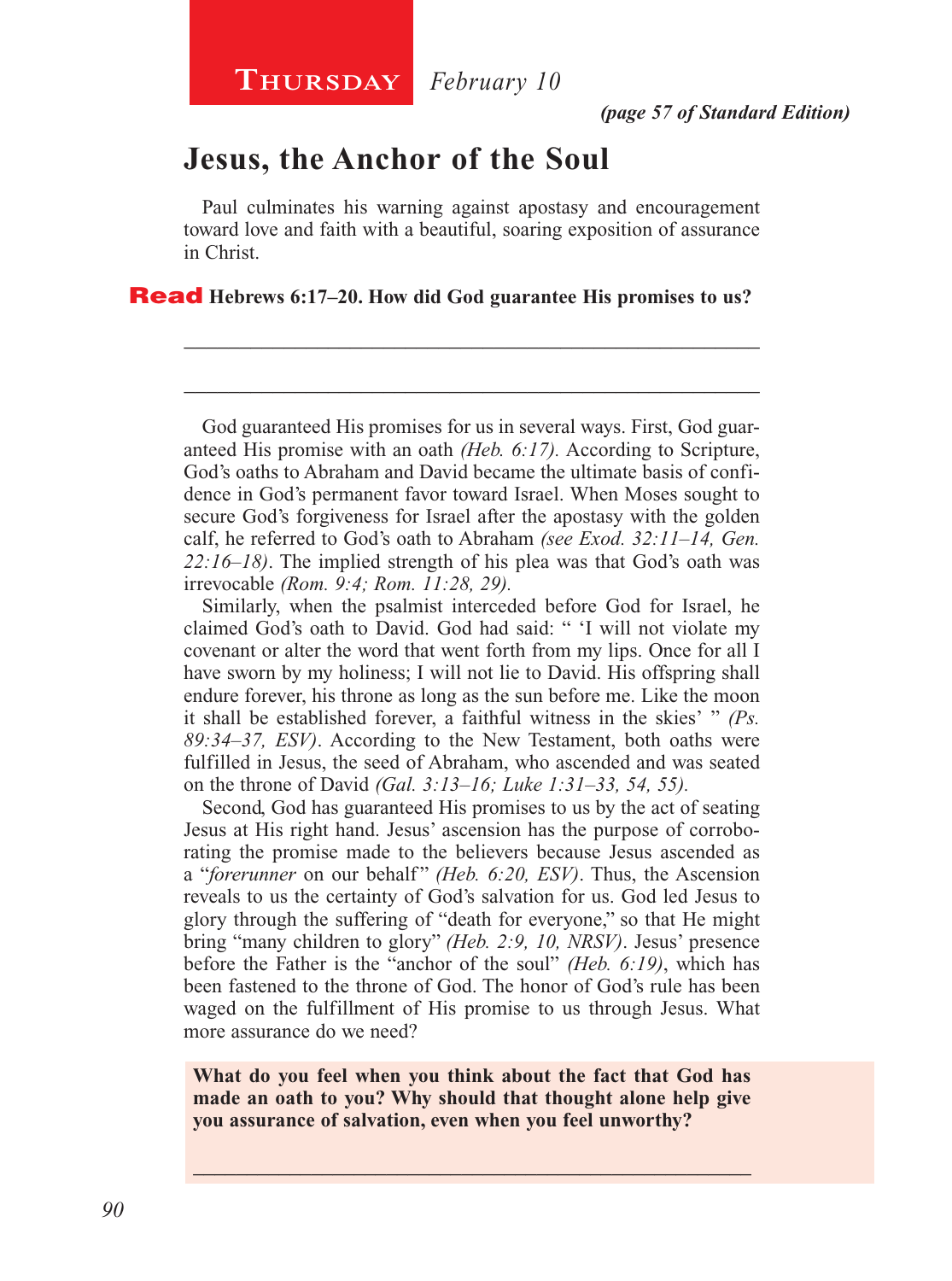#### *(page 58 of Standard Edition)*

**Further Thought:** Read Ellen G. White, "John the Beloved," pp. 539–545, in *The Acts of the Apostles*; "Judas," pp. 716–722, in *The Desire of Ages*.

"The warfare against self is the greatest battle that was ever fought. The yielding of self, surrendering all to the will of God, requires a struggle; but the soul must submit to God before it can be renewed in holiness."—Ellen G. White, *Steps to Christ*, p. 43.

"John desired to become like Jesus, and under the transforming influence of the love of Christ he did become meek and lowly. Self was hid in Jesus. Above all his companions, John yielded himself to the power of that wondrous life. . . .

"It was John's deep love for Christ which led him always to desire to be close by His side. The Saviour loved all the Twelve, but John's was the most receptive spirit. He was younger than the others, and with more of the child's confiding trust he opened his heart to Jesus. Thus he came more into sympathy with Christ, and through him the Saviour's deepest spiritual teaching was communicated to the people. . . .

"The beauty of holiness which had transformed him shone with a Christlike radiance from his countenance. In adoration and love he beheld the Saviour until likeness to Christ and fellowship with Him became his one desire, and in his character was reflected the character of his Master."—Ellen G. White, *The Acts of the Apostles*, pp. 544, 545.

#### Discussion Questions:

**O** The lives of John, the beloved disciple, and Judas Iscariot pro**vide an important contrast. When Jesus saw John and his brother, He called them Boanerges, sons of thunder. John had grave defects. Judas also had defects, but they were not more dramatic or serious than John's. Why did John come to be transformed into the image of Jesus while Judas committed the sin against the Holy Spirit? What was the difference?**

 **Jesus invites believers to take up their crosses and follow Him. What is the difference between taking the cross and submitting to abuse from others?**

 **Why does God require a total surrender of our lives to Him? What is the relationship between free will and salvation?**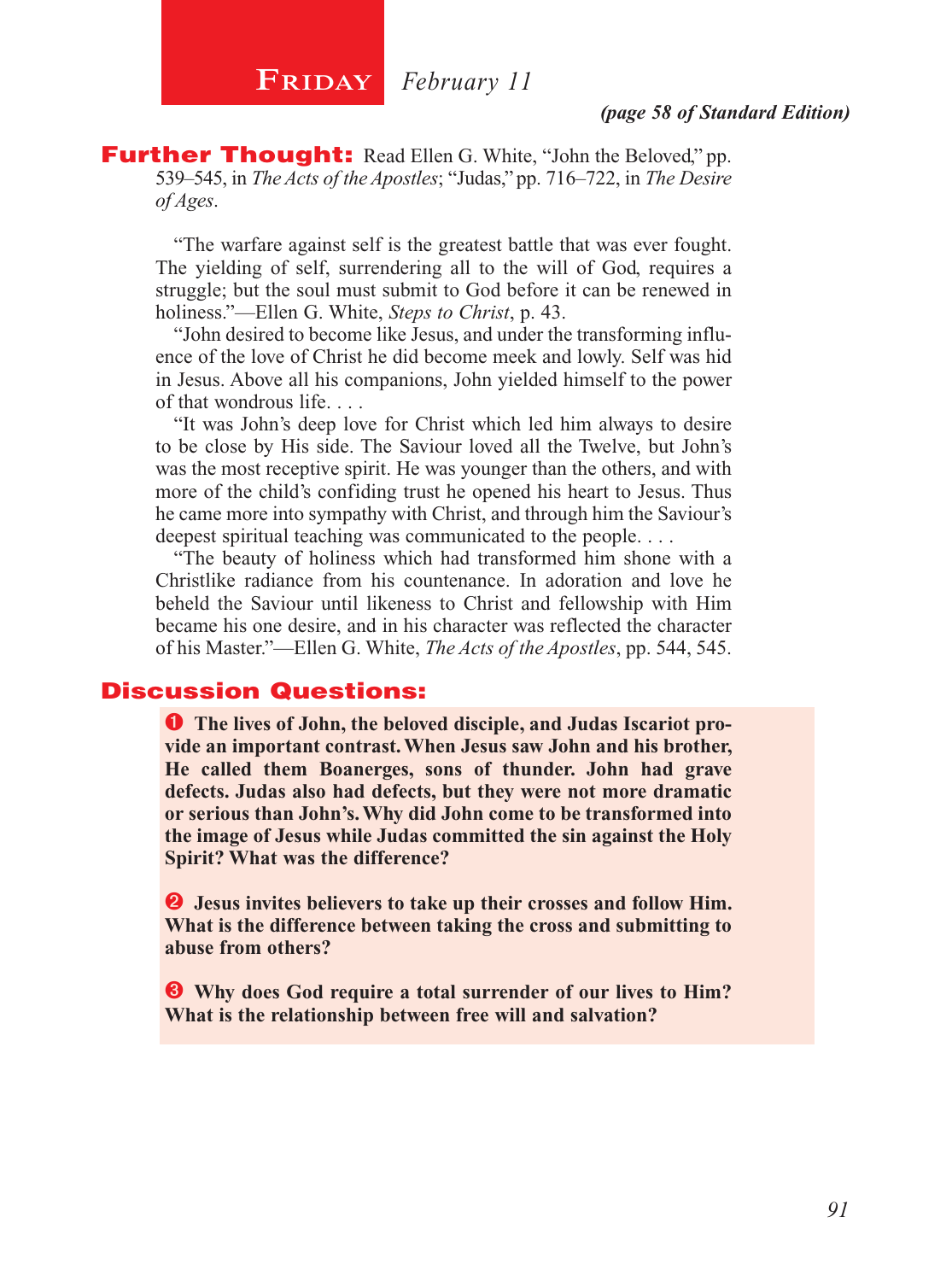

## Sugar Shock

By Andrew McChesney

Oung, a sugar factory worker in Laos, was baptized, but he lost interest in Jesus after about three years. The pastor visited him at home with an invitation to return to church to worship on Sabbath.

"Yes, I will come," Oung promised. But he didn't.

When the pastor returned to invite him again, Oung explained that he had missed church services because a friend had stopped by his house unexpectedly.

"I'll come next Sabbath," he said. But he didn't.

When the pastor returned again, Oung explained that his bicycle had broken down. The pastor visited many times, and Oung always had an excuse. Church members prayed, and the pastor kept inviting him. But Oung seemed to drift farther away from Jesus.

After some time, he started to drink and cause problems at home. He often beat his older sister, leaving bruises on her face, arms, and legs. His sister, a faithful church member, finally had to move out of the house, leaving him with his wife and children. The sister came to church with tears in her eyes. She loved her brother. "Please don't stop praying for Oung," she said.

One day, while Oung was working at the sugar factory, he climbed a steel ladder to fetch sugar from a giant steel container.

The activity was a normal part of his job. But on this day, an electric wire connected to the steel container malfunctioned. As he reached out his hands to grasp the top edge of the container, a shock of electricity coursed through his hands and body.

The electric current welded him to the container. He couldn't remove his hands from the edge. At that moment, he thought of his family.

Then he remembered God. "God, please help me!" he prayed.

Suddenly, the electric current stopped, and he fell down to the floor.

Only one thought filled his mind: *God has given me a new life to live again.* Oung should have died, but he was alive. His left hand was burned badly in the incident, but otherwise he was fine.

Villagers couldn't believe that he was still alive.

Oung told his wife that he planned to recommit his life to Jesus. "I must go back to church for God has given me a new life," he said. "I must be a witness for Him because I should have died but I am alive. I must go back to Him."

*Thank you for your Sabbath School mission offerings that help spread the gospel to people in Laos and other countries of the Southern Asia-Pacific Division, which will receive this quarter's Thirteenth Sabbath Offering.*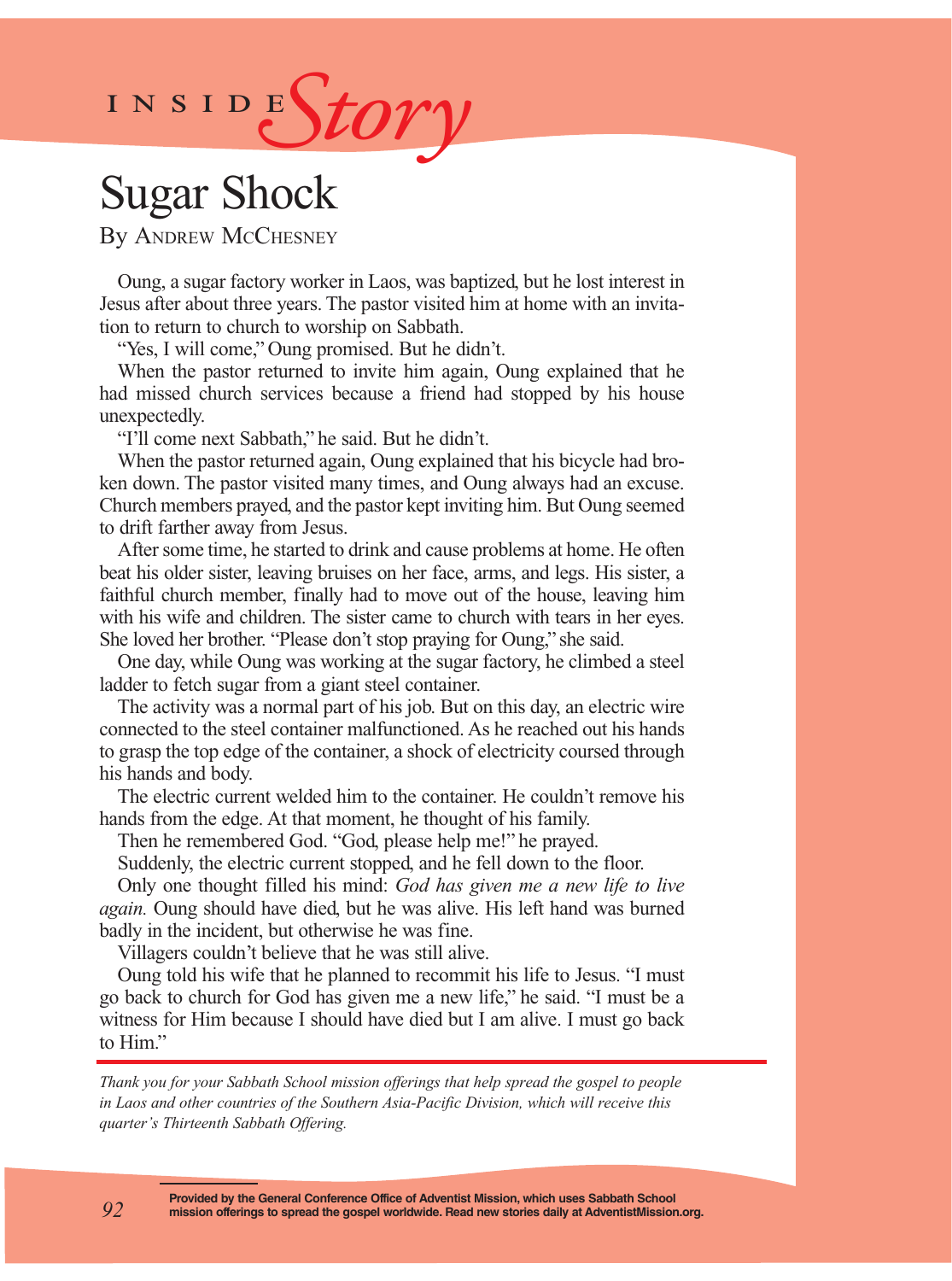## *Part I: Overview*

Key Texts: *Heb. 6:4–6; Matt. 16:24; Rom. 6:6; Heb. 10:26–29; Heb. 6:9–13; Heb. 6:17–20.*

**Lesson Themes:** Hebrews 5 ends on a somewhat somber note, with Paul rebuking his audience for not advancing in their spiritual journey. However, Paul intends to advance in his sermon to deeper theological insights in spite of an audience that is "dull of hearing" *(see Heb. 5:11, in spite 3.11, in spite 3.11, in spite 3.11, in spite 3.11, in spite 3.11, in spite 3.11, in spite 3.11, in spite 3.11, in spite 3.11, in spite 3. NKJV*). Only if time permits will he readdress basic teachings, such as "repentance from dead works," "faith toward God," "instruction about baptisms," "laying on of hands," "resurrection of the dead," and "eternal judgment" *(Heb. 6:1, 2, NRSV).*

Additionally, the audience has experienced, at some point in the past, a range of divine blessings. These blessings are enumerated in Hebrews 6:4, 5. The audience has been "enlightened," "tasted the heavenly gift," "shared in the Holy Spirit," and "tasted the goodness of the word of God and the powers of the age to come" *(NRSV).* These phrases are synonymous with experiencing conversion, the grace of God, the Holy Spirit through signs and wonders, the truth of the gospel, and salvation.

Amid it all, some members of the audience seem to have apostatized. Paul tells his audience, "It is impossible to restore again to repentance those" *(Heb. 6:4, NRSV)* who have apostatized. A similarly devastating judgment is uttered in Hebrews 10:26–29 against those who willfully persist in sin after having received the knowledge of the truth. The apostate's behavior is characterized by metaphors that amount to rejecting Christ, His sacrifice, and the Holy Spirit.

## *Part II: Commentary*

**The Impossibility of Repentance:** Does Hebrews 6:4–6, as well as Hebrews 10:26–29, talk about the impossibility of repentance? Does this notion mean that if a Christian apostatizes, he or she cannot be renewed to repentance? Is there no way to have a second chance at repentance? The idea that repentance cannot be renewed has been the prevalent understanding of Hebrew 6:4–6, as held by Christians throughout church history, leading some to postpone their baptism all the way to their deathbed. How do such strong warnings fare when one looks at the post-Gethsemane experience of Peter *(Matt. 26:69–75)*? In the examination that follows, we want to understand Hebrews 6:4–6 and harmonize it with the experience of Peter, as well as with all of Scripture.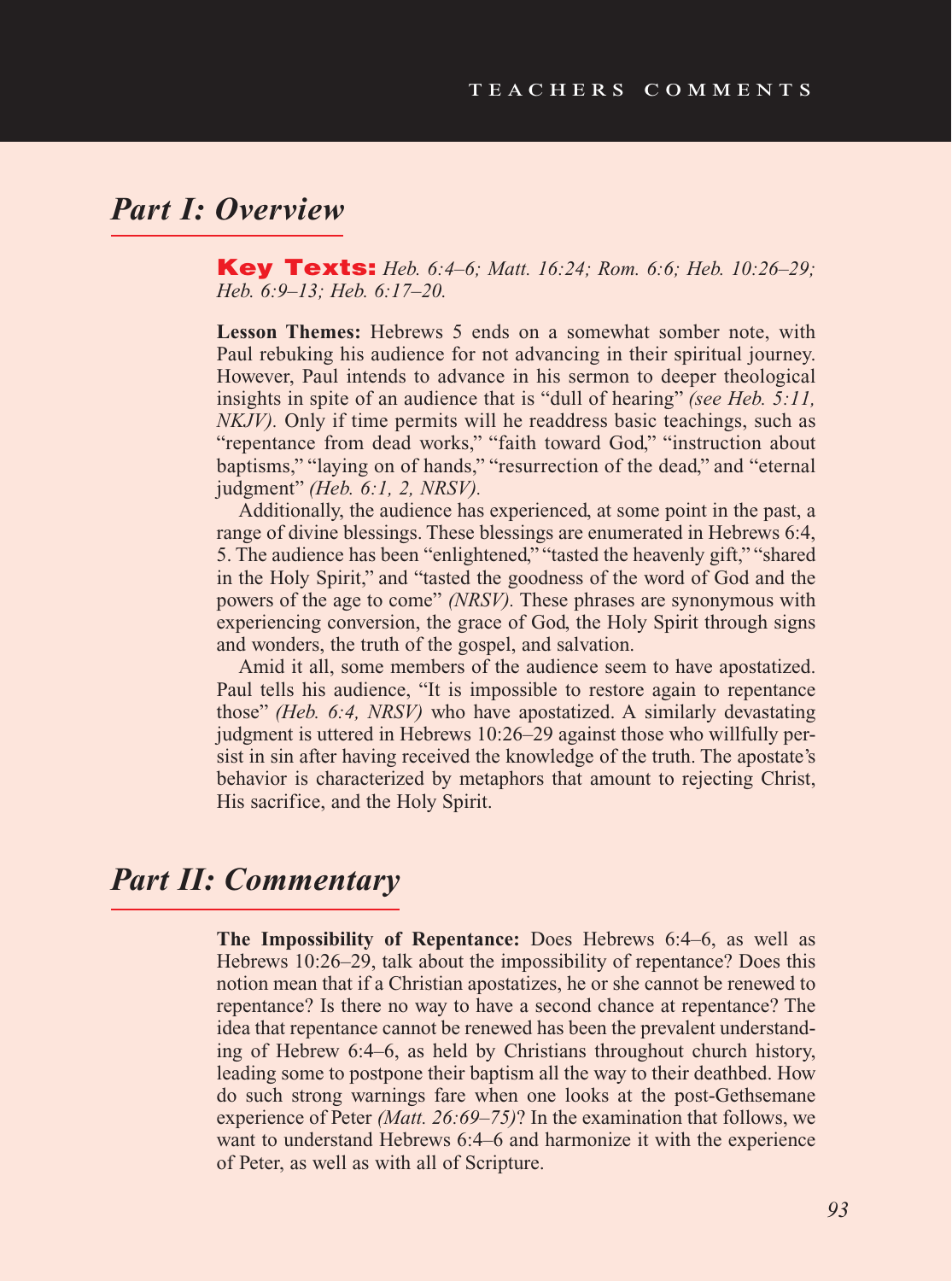First, we want to understand what the audience of Hebrews experienced. Some of them had been enlightened, had tasted the heavenly gift, shared in the Holy Spirit, tasted the good Word of God, and then had fallen away. The first metaphor used to describe the Christian community is "enlightened," a term that appears in Hebrews 10:32, where it reads: "But recall those earlier days when, after you had been enlightened, you endured a hard struggle with sufferings" *(NRSV).* This metaphor seems to describe the initial Christian experience the audience had. By God's Spirit, the audience has transitioned from "dead works" to "faith toward God" *(Heb. 6:1, NRSV)* and to the "knowledge of the truth" *(Heb. 10:26, NRSV).*

The second metaphor, "have tasted the heavenly gift" *(Heb. 6:4, NRSV)*, shows that the audience had a spiritual experience in God's gracious gift of salvation. The verb "taste" appears in Hebrews 2:9, where it speaks of Christ who had to "taste death for everyone" *(NRSV).* When Christ tasted death as a human being, He was experiencing something thus far unknown to Him. The audience of Hebrews has tasted the heavenly gift, something previously unknown to them, namely, "so great a salvation" *(Heb. 2:3, NRSV).*

Closely associated with the tasting of the heavenly gift is the third metaphor. Christians "have shared in the Holy Spirit" *(Heb. 6:4, NRSV)*, evoking the language of participation, which recalls the wording of Hebrews 3:1 and Hebrews 3:14, in which the audience is described as "holy brethren, partakers of the heavenly calling" and "partakers of Christ" *(NKJV).* The distribution of the Holy Spirit is something this audience has experienced vividly in their early phase of being evangelized *(Heb. 2:4).*

The series of metaphors continues with a repetition of tasting imagery. Having tasted the "goodness of the word of God" *(Heb. 6:5, NRSV)* refers to the hearing of the gospel, received when the listeners accepted the good news of salvation *(Heb. 2:3).* Sometimes the Hebrew Bible compares the Word of God to food *(see Deut. 8:3).* The audience is not just the recipients of the goodness of the Word of God; they also experience the "powers of the age to come" *(Heb. 6:5, NRSV)*, which include the "signs, wonders, and various acts of power" *(Heb. 2:4, author's translation).*

After four lengthy, positive metaphors, there is a dramatically abrupt change. The last metaphor conveys the phenomenon of apostasy: "and then have fallen away" *(Heb. 6:6, NRSV).* The verb "fall away," or "commit apostasy," can mean "to sin," in a general sense. But because of the phrasing that follows, namely, "crucifying again the Son of God" *(Heb. 6:6, NRSV)* and putting Him to "open shame" *(Heb. 6:6, NASB)*, the sin needs to be understood in the more radical sense of breaking away from each salvation experience described so far in verses 4 and 5. In simple terms, the audience has experienced conversion, salvation, the Holy Spirit through signs and wonders, and the goodness of the Word of God, and then apostatized.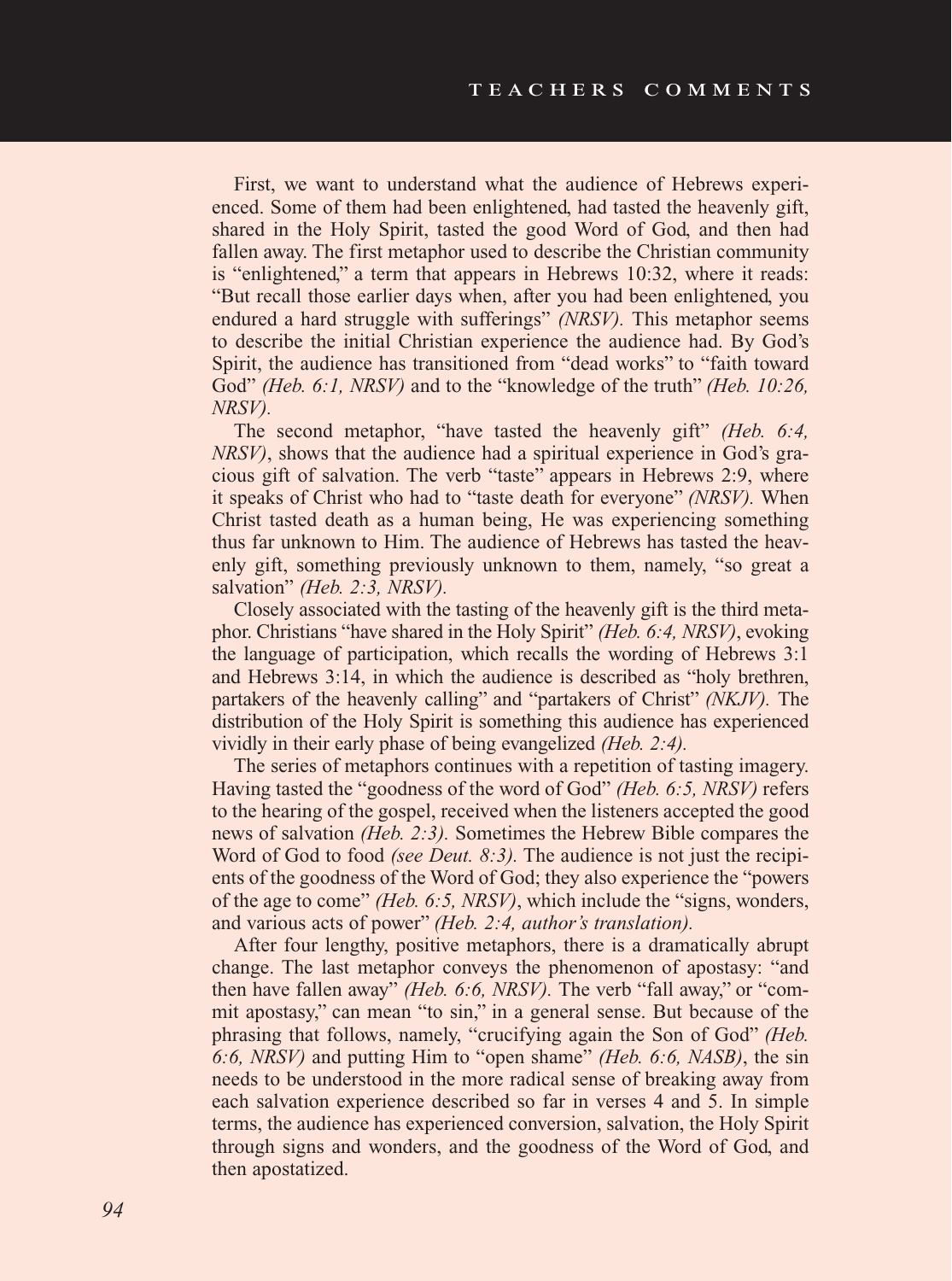Now that we understand what the audience of Hebrews experienced, let us now turn to examining the notion of the impossibility of repentance in Hebrews 6:4–6. We need to be somewhat technical in our approach. All five metaphors mentioned above are verbal adjectives (participles) in Greek. They are all in the past tense (aorist), a tense describing an action in the past. The actions are intrinsically terminal. The chain of participles describes one and the same group of people. Thus, this part of the audience has gone from being "enlightened" to "apostatizing," thereby encountering the whole range of religious experiences some time ago.

The last part of Hebrews 6:6 employs a second block of participles ("again crucify" and "put Him to open shame" in Hebrews 6:6, NASB). This time Paul uses the present tense participles. He suddenly switches from the past (aorist) tense to the present tense, which expresses action as being in process. What does that denote? The present tense represents action as it develops, which is happening at the time of speaking. Both of these participles describe apostasy in the present tense. Thus, the action is seen as a crime that prevents the renewal unto repentance because it makes the apostate an enemy of Christ. He or she crucifies the Son of God again and puts Him to open shame in an ongoing manner. What does that suggest? To shame Christ is to reenact the crucifixion. This reenactment shows the devastating and continuing impact of apostasy in those who once were enlightened. They cannot be restored to repentance because of the present, ongoing attitude they have toward Christ. Their actions describe both the cause of apostasy and the ongoing attitude of the apostate. By rejecting Christ, the apostate embraces the impossibility of repentance.

But what about someone who does not have such an attitude? Does such a person have a chance? Of course! Here the example of Peter is helpful. While he denied Christ three times, Peter suddenly remembered what Christ foretold about him, "and he went out and wept bitterly" *(Matt. 26:75, NRSV).* This sorrow is a completely different attitude than that of the apostates in Hebrews 6, who crucify the Son of God and openly shame Him. Furthermore, John states: "I am writing these things to you so that you may not sin. But if anyone does sin, we have an advocate with the Father, Jesus Christ the righteous" *(1 John 2:1, NRSV).* The Advocate can be useful only if accepted, not shamed or crucified.

In summary, Hebrews 6:4–6 makes clear that the audience encountered the whole range of religious experiences from conversion to apostasy. What made it impossible for some of them to be renewed to repentance was their attitude of shaming Christ and thus reenacting the crucifixion process. Basically, this attitude amounted to declaring Christ as their enemy. However, with an attitude of humble repentance, such as Peter's,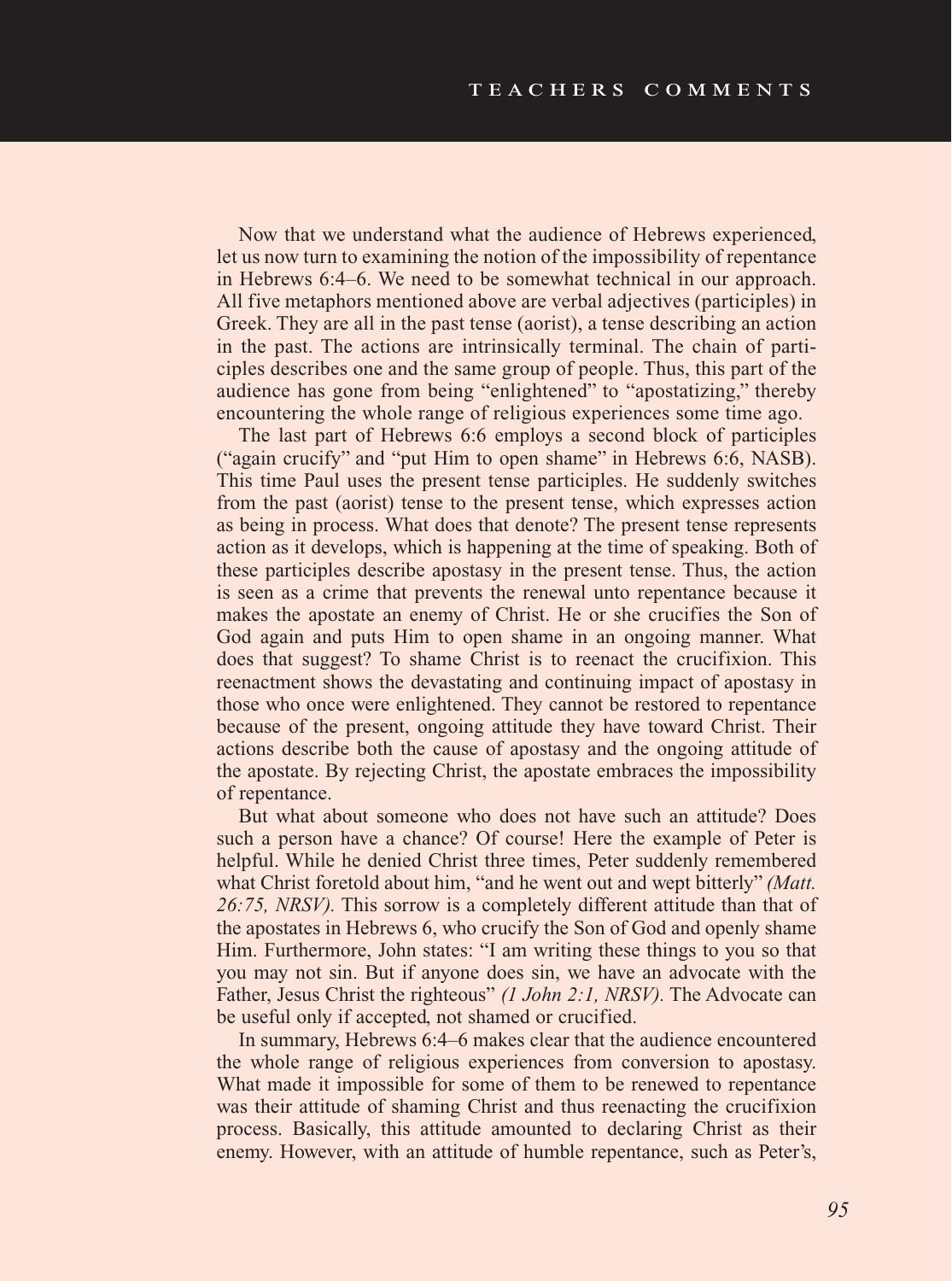forgiveness is always possible. The Advocate Christ Jesus is willing to renew us to repentance.

The same is true for the passage in Hebrews 10:26–29. This passage starts with the willful, high-handed, intentional sin. "For if we willfully persist in sin after having received the knowledge of the truth, there no longer remains a sacrifice for sins" *(Heb. 10:26, NRSV)*. Once again, a present, ongoing, deliberate persistence in sin is described here, which deprives anybody of forgiveness. Some people have "trampled underfoot the Son of God, and [have] profaned the blood of the covenant by which he was sanctified, and [have] outraged the Spirit of grace" *(Heb. 10:29, ESV).* Their actions portray Jesus as an enemy, with His blood devoid of its saving power. These individuals arrogantly insult and spurn God's offer of grace. Such people do not even want to repent. They are demonstrating an attitude of open defiance against Christ and His work. Thus, repentance is impossible.

**We Are Confident of Better Things in Your Case:** After such a stern warning, Paul of Hebrews returns to his audience with a change of tone and encouraging words. "Even though we speak in this way, beloved, we are confident of better things in your case, things that belong to salvation" *(Heb. 6:9, NRSV).* This audience is like the good soil mentioned in verse 7, which produces a fruitful crop. These people have a track record of Christian service. God is just in not overlooking that *(Heb. 6:10).* By addressing his audience as "beloved," Paul implicitly states that he sees genuine hope for his readers.

## *Part III: Life Application*

- 1. It is not an uncommon phenomenon in the Seventh-day Adventist Church for young teenagers to get baptized. As genuine and sincere as their experience with Christ may have been, when they become older and attend college, their faith may fade and dwindle. Some leave the church at 19, meandering through life until, somewhere in their 30s, after several life crises, many of them find their way back into the church. What is the best way of dealing with such a former member who finds his or her way back to church?
- 2. How would you respond to such a person if he or she read Hebrews 6:4–6 and thought that repentance was not possible?
- 3. What can we do individually, as well as corporately, to prevent apostasy in our families, as well as in our church?